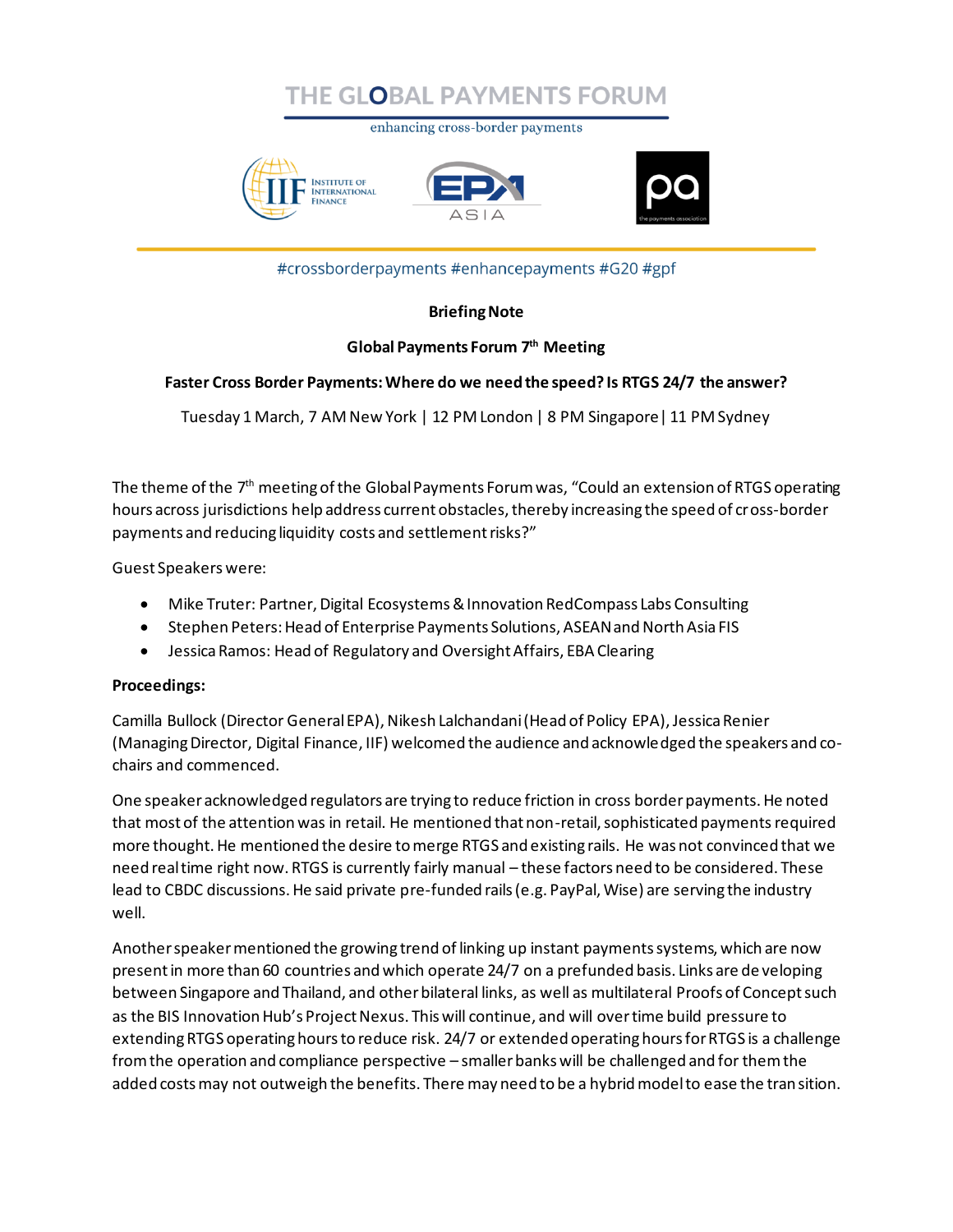A third speaker said extending RTGS operating hours could increase the speed for certain payments, but likely where there is already demand. Extending operating hours will come at a cost, and that cost will need to be borne by participants. Any change should preserve a level playing field between public and private sector operators. Private institutions should be allowed to provide cross border facilities on the same terms as public systems. There are alternative cost-effective means of increasing the speed of cross-border payments in a cost-effective manner, including interlinking existing fast payment systems. There is a need to enhance non-instantaneous systems, and every system needs to be fast and cheap.

Breakout rooms discussed the topic of RTGS with individual moderators.

A number of discussion points were raised:

- The difficulty for even large banks to implement extended operating hours for RTGS as many related processes are manual, as may be appropriate given the very large value payments involved.
- The risk that real-time RTGS could further wedge accessibility to payments between small banks, fintechs, local institutions and large, global operators.
- CBDC could have a big impact and alter operations of payments a big unknown that may come to dominate.
- Japan moved to extend RTGS operating hours, even though the banking sector informed the central bank that there was little demand for such a move among the corporate sector.
- There may be alternatives for improving speed of retail payments such as linking faster payment systems that are more cost-effective.
- On the other hand, some pointed out that we should not wait for CBDC to come up with an answer. We need to make progress now.
- Is systemic risk that is solved by real-time RTGS really an issue are there alternatives (like private institutions)?
- Real time RTGS would require changes to CLS to be effective. CLS is still batch-based.
- Extended RTGS is not the silver bullet: Security issues (e.g. Bank of Bangladesh) need to be resolved.
- RTGS dates from an era when payments were manual is this the right tool in this day and age?
- Consider modernisation of current rails as an alternative.
- Consider the unintended costs, such as moving capital across different time-zones. Some institutions are geared for it, others are not, and may not have demand (e.g. banks that operate globally vs those that operate domestically only).
- Why are we equating RTGS with speed? RTGS is set up to mitigate risk.
- Consider solving the problem differently for different segments.
- Digital identity is an important component to ensure safety.
- Correspondent banking becomes more critical.
- Need to solve the problems at the local level.
- No recourse systems (e.g. wholesale) vs recourse systems (e.g. retail) are quite different.

Guests were thanked on behalf of IIF and EPAA, and the proceedings closed. Attendees were invited to the next GPF (8<sup>th</sup>) on 5 April 2022 on AML & CTF.

# **Conclusion**